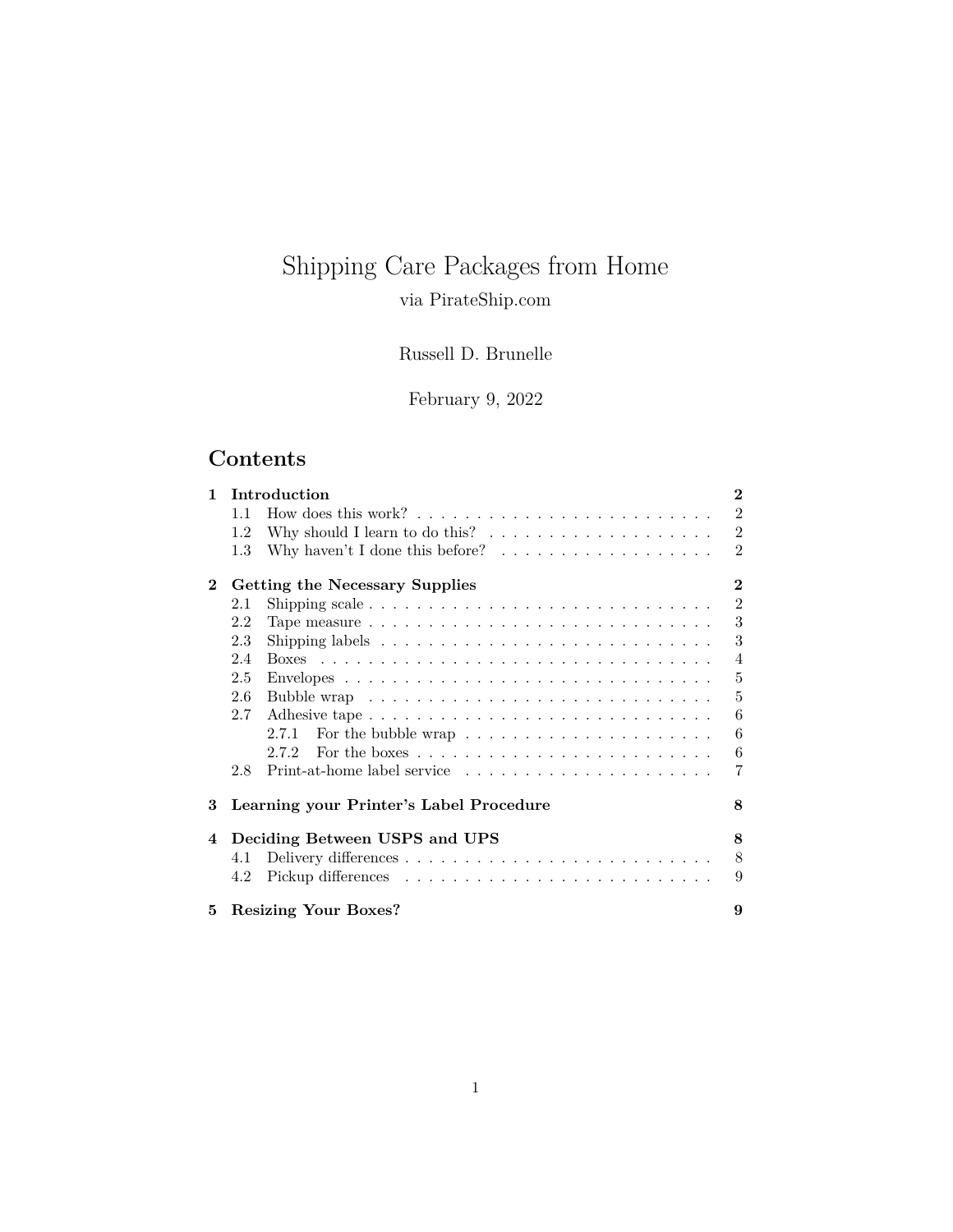## <span id="page-1-0"></span>**1 Introduction**

#### <span id="page-1-1"></span>**1.1 How does this work?**

You weigh your package, measure it, print an adhesive shipping label for it from a web site, and choose an option for pickup.

#### <span id="page-1-2"></span>**1.2 Why should I learn to do this?**

Practically, you get back the time you would have otherwise spent in line at a USPS Post Office or UPS Store, you get the same rock-bottom pricing commercial shippers do, you can still ship packages even if self-quarantining, and since you always get a tracking number you'll always know where your package is.

Emotionally, since doing this makes sending packages more fun you may find yourself sending more care packages to loved ones, and since you'll always know where your packages are you may feel even better about your packages once they're sent.

#### <span id="page-1-3"></span>**1.3 Why haven't I done this before?**

Although it has been possible to print USPS shipping labels at home via the web since the late 1990s, until the late 2010s all the major services required a monthly fee. Although even the smallest home-based businesses may have easily justified those fees, they may have dissuaded folks who might not even ship one package in a given month, or who only ship to friends and family.

## <span id="page-1-4"></span>**2 Getting the Necessary Supplies**

## <span id="page-1-5"></span>**2.1 Shipping scale**

You'll need a way to accurately weigh your package down to the ounce, which usually excludes bathroom scales. You'll need to accommodate the heaviest package you might want to ship, which usually excludes kitchen scales. You should also be able to freeze your scale's display, for the sake of packages large enough to block your view of it during weighing. To meet all these needs I like the Accuteck W-8250-50BS (Amazon [#B00SMHWZ42](https://www.amazon.com/dp/B00SMHWZ42/)), which can measure up to 50lbs and as of early 2022 costs only \$20.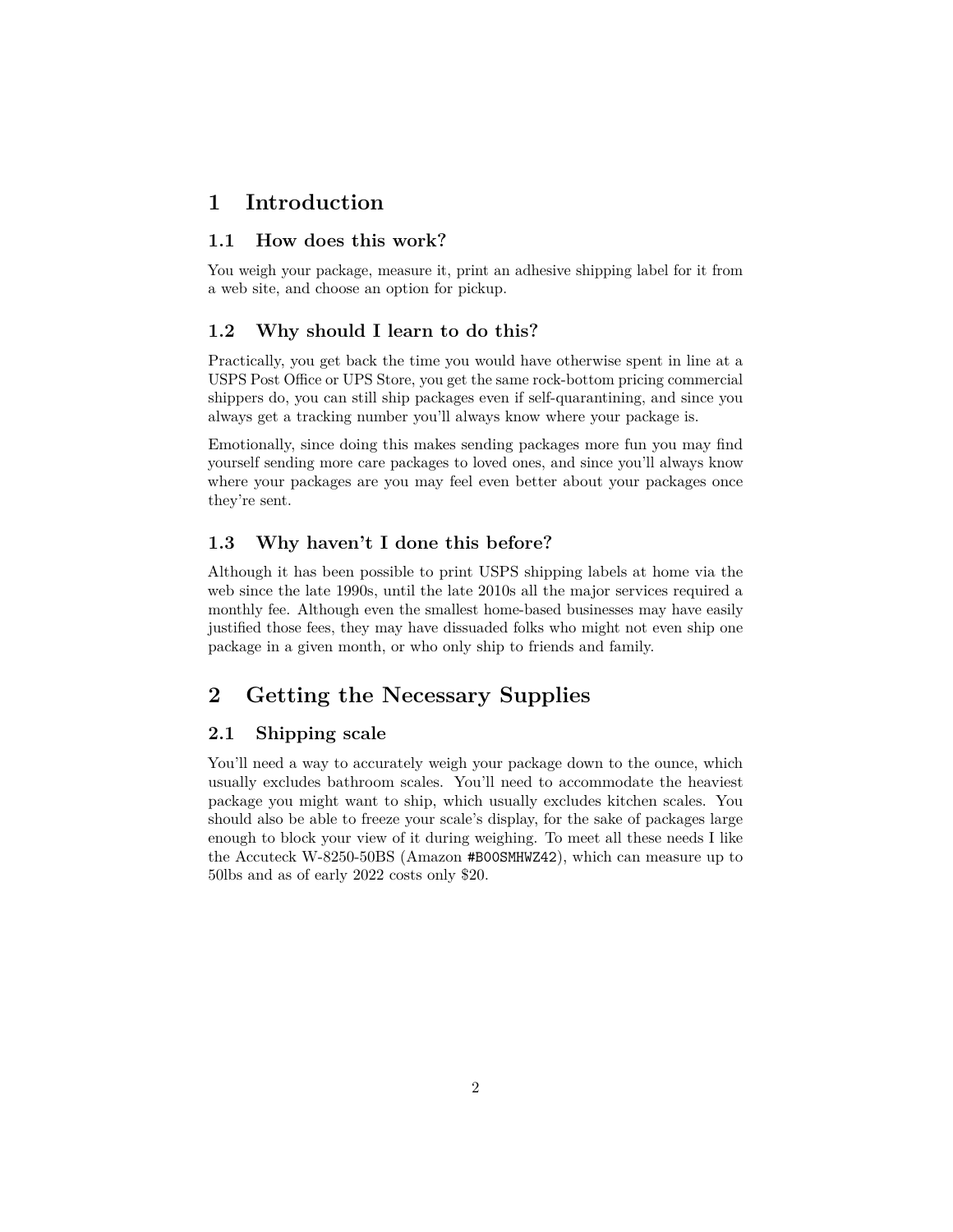

### <span id="page-2-0"></span>**2.2 Tape measure**

An ordinary carpentry tape measure would be perfect for measuring your packages. If you don't already own one, then the Komelon SM5425 (Amazon [#B008AGWNII](https://www.amazon.com/dp/B008AGWNII/)) is one good option.



### <span id="page-2-1"></span>**2.3 Shipping labels**

You don't need a special shipping label printer; as long as you can print to letter-sized sheets of labels (as basically all common desktop printers can), you'll be fine. Each sheet of your label paper will be  $8.5 \times 11$  inches (aka "letter" size), and contain two 5.5×8.5 inch labels (aka "half sheet" format).

Although this is a very common label paper format, and it's made by a variety of manufacturers under a variety of brand names, I've found only one product that's opaque enough to completely block out whatever it's placed over: Avery's "TrueBlock" labels. This is important for non-commercial shippers, who might not want to maintain a standing inventory of completely new cardboard boxes, and instead reuse cardboard boxes they've already received by simply placing their new label over the old label. So, this means I recommend Avery 5126 labels for laser printers, and Avery 8426 labels for inkjet printers. These are available on Amazon, respectively, as [#B000ANJW1U](https://www.amazon.com/dp/B000ANJW1U/) and [#B092LQ59DK](https://www.amazon.com/dp/B092LQ59DK/).

Please note that the shipping labels you print will include your preferred return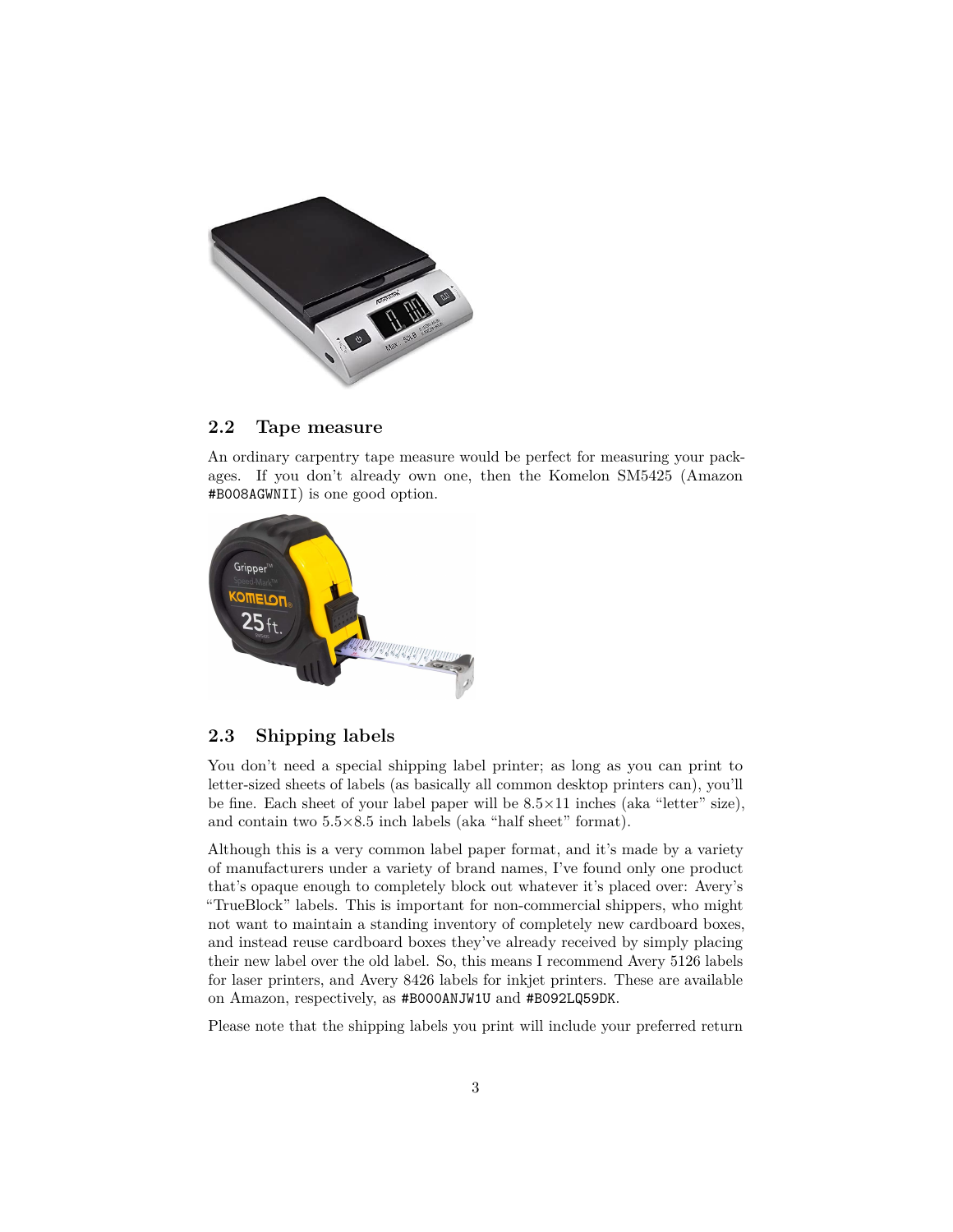address, so you won't need separate return address labels.



## <span id="page-3-0"></span>**2.4 Boxes**

Your best option for cardboard shipping boxes is probably to simply start saving for later re-use any which are shipped to you. You can even store them all flat, provided you open them not by cutting through their cardboard, but by cutting through the shipping tape used to hold them together.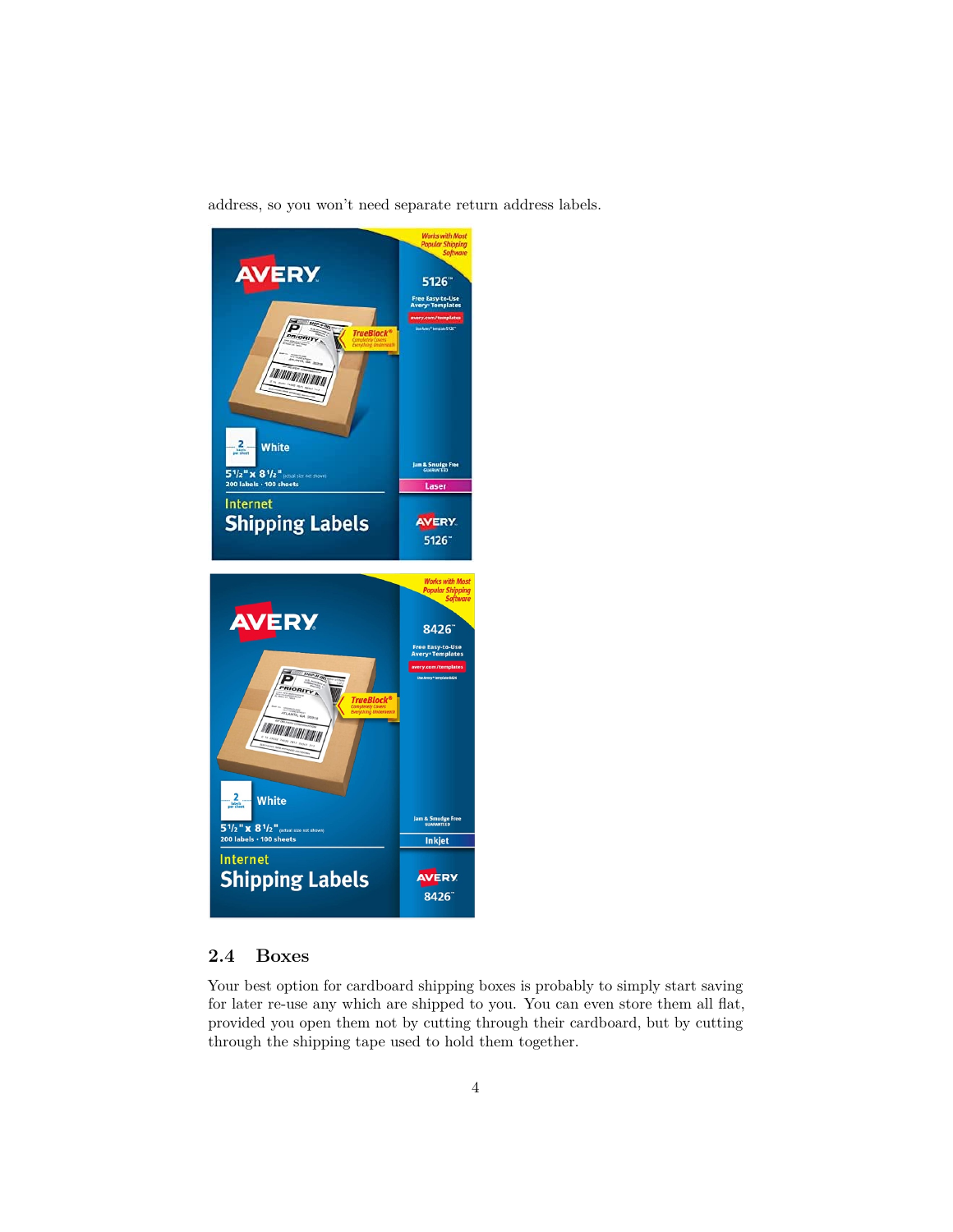#### <span id="page-4-0"></span>**2.5 Envelopes**

In contrast to boxes, there's one specific type of envelope you should probably purchase a good supply of new, so that you can always have them on hand: size #0 poly bubble mailers with self-seal closures. These are about  $6\times9$  inches, so they're as small as an envelope can get and still have enough surface area for one of your shipping labels. Their poly construction makes them moisture resistant, and their interior plastic bubbles offer further protection.

These envelopes are ideal for small and relatively flat objects like thumb drives, but they also perfectly accommodate both folded-over sheets of standard lettersize paper, and standard-dimension greeting cards (including the thicker 3Dembelished cards Costco sells around the holidays). In other words, you can use these envelopes in conjunction with either the tracking number you always get with your print-at-home shipping labels, or with that number plus the "Signature" Confirmation" extra service, to send particularly important communications which you'd otherwise mail in an ordinary envelope affixed with an ordinary stamp.

Although this is a purely cosmetic matter, since you'll be affixing your own pre-printed shipping labels, you don't need envelope designs with pre-printed lines for hand-written destination and return addresses. In the past I've used Office Depot [#243036](https://www.officedepot.com/a/products/243036/) (heavily discounted if purchased in higher count bundles), which meets all the above criteria including the lack of pre-printed lines, but Staples [#813198](https://www.staples.com/product_813198) is likely equivalent.



## <span id="page-4-1"></span>**2.6 Bubble wrap**

Of all the packing material types, bubble wrap probably has the best combination of versatility, effectiveness, and convenience for most non-commercial shippers. It's available in a variety of bubble height sizes, 3/16 inch being both the most common and the most commonly-recommended. I like Duck BubbleWrap Original, a 3/16 inch wrap available as Amazon [#B083LGC771](https://www.amazon.com/dp/B083LGC771/), due in large part to its every-foot perforations for easy tearing. When selecting a roll size, keep in mind that what you're purchasing would also be ideal for helping people move. And always remember: when you use bubble wrap the bubbles are supposed to point inside, i.e. *toward* the thing you want them to protect.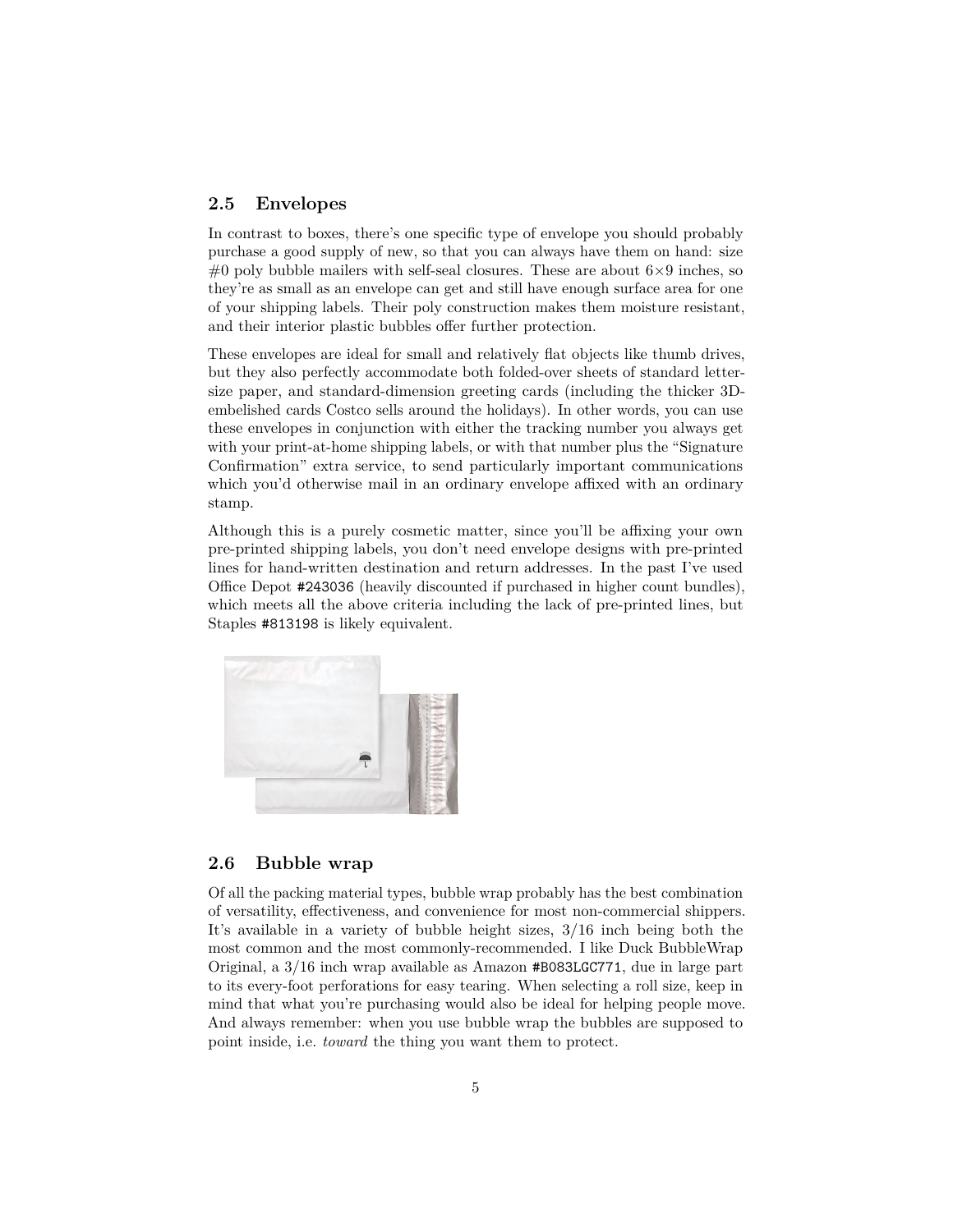

## <span id="page-5-0"></span>**2.7 Adhesive tape**

#### <span id="page-5-1"></span>**2.7.1 For the bubble wrap**

If you wrapped the item you want to protect in bubble wrap, then you probably also want to prevent that bubble wrap from unwinding. The only bad answer is using the same heavy-duty shipping tape you use to seal your boxes, as that makes your bubble wrap harder for the recipient to remove and possibly reuse. I instead recommend ordinary Scotch Magic Tape (Amazon [#B0009F3P3U](https://www.amazon.com/dp/B0009F3P3U/)), or for cylindrical wraps perhaps just a rubber band.



**2.7.2 For the boxes**

<span id="page-5-2"></span>It's important to have strong and reliable tape for sealing your shipping boxes. The most popular choice right now, which I second based on my own experience, is Scotch Heavy Duty Shipping Tape (Amazon [#B000J07BRQ](https://www.amazon.com/dp/B000J07BRQ/)).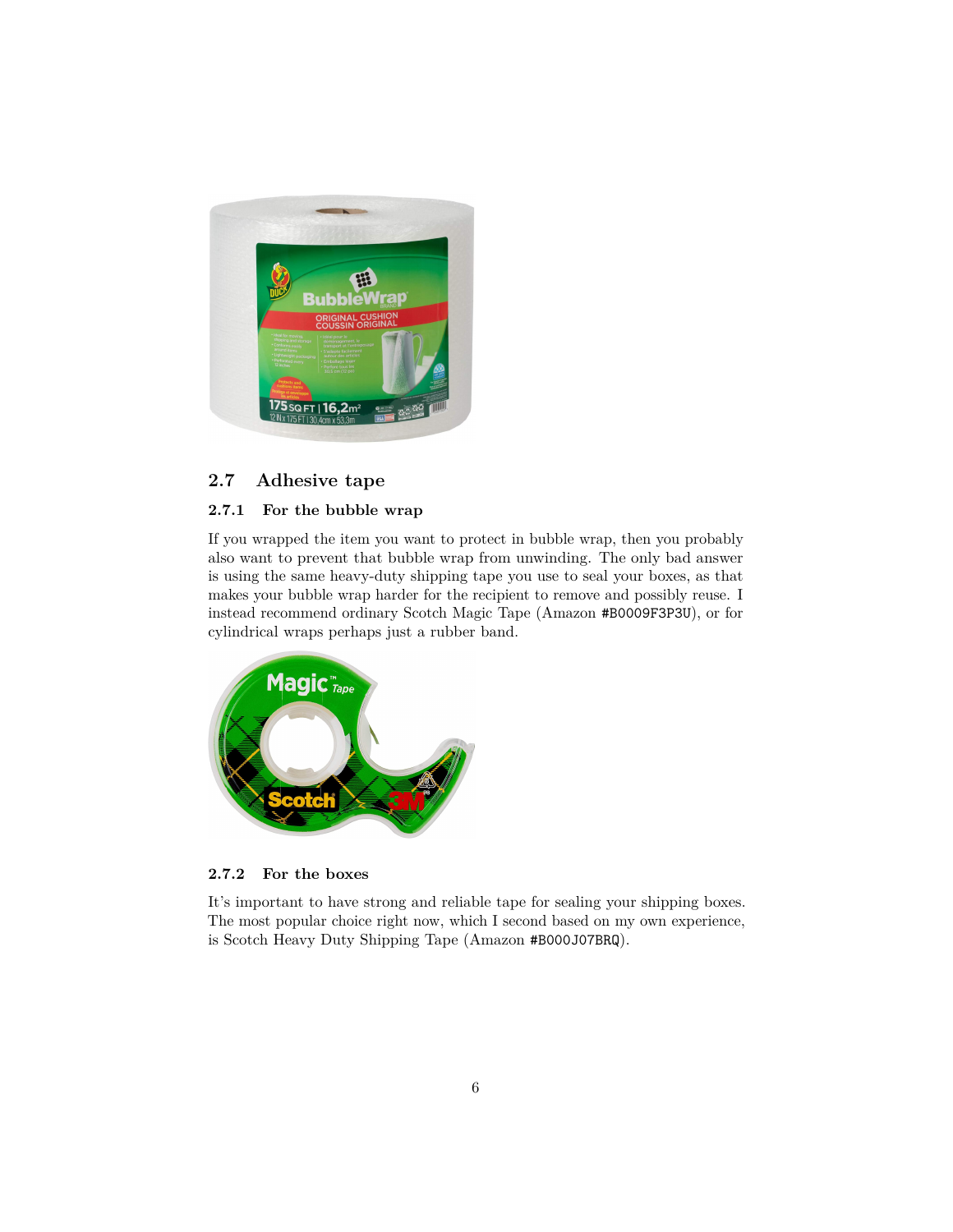

## <span id="page-6-0"></span>**2.8 Print-at-home label service**

We've now reached the most critical step: choosing, and learning to use, a print-at-home shipping label service. And my wholehearted recommendation is [PirateShip.com](https://www.pirateship.com), on the basis of ease of use as well as the complete lack of either recurring fees or setup fees.

The only thing to be aware of with PirateShip is that although it will print labels for both USPS and UPS (and indeed price-compare the two every time you request a label), it will not print labels for FedEx. Frankly, I don't consider that a serious downside; although the difference between USPS and UPS pricing can be vast, particularly for heavier tracked packages, there's typically far less difference between UPS and FedEx, and those areas where FedEx historically has had a clear advantage tend to be associated with business-to-business shipping (e.g. printed contracts or frozen/refrigerated foods).

After creating your free PirateShip account, you'll be presented with a Welcome screen offering a "Getting Started" video. That video is a very good introduction to using their service, and I can't improve on it. Instead, I'm just going to call out a few specific things:

- When you place a box on a table with its top flaps up, what the shipping industry calls "length" is the *larger* of its two horizontal dimensions, and  $\mbox{``width''}$  the smaller.
- If you're re-using ordinary cardboard boxes from previous deliveries (e.g. Amazon deliveries), then it's the "Box or Rigid Packaging" packaging type you want to select in PirateShip, and not any of the other USPS-branded or UPS-branded box types mentioned in the video.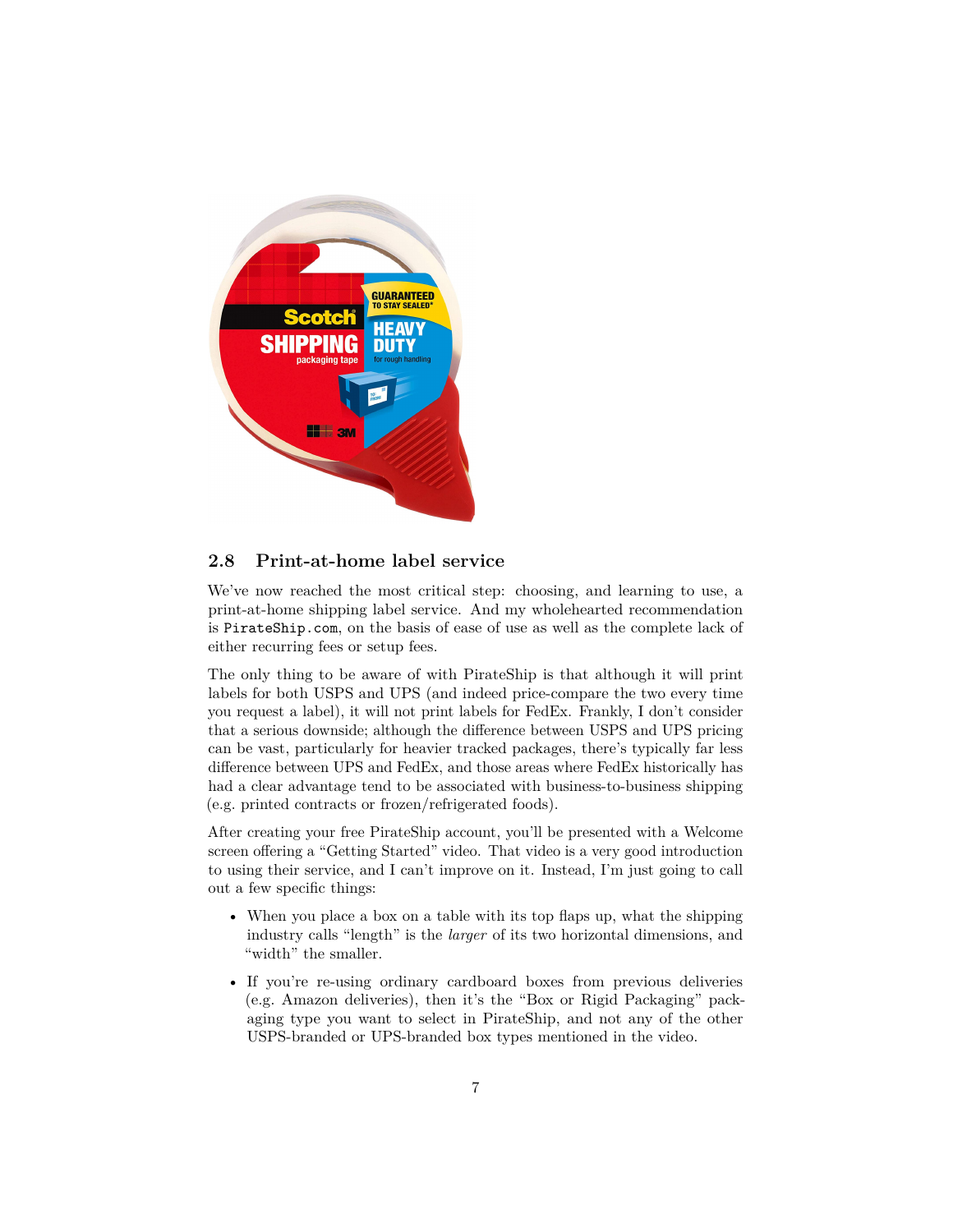• By default, if you optionally provide an e-mail address for a package's intended recipient, PirateShip will e-mail that recipient to let them know a package is on its way. This e-mail will also provide the recipient a link to a tracking page where they can monitor their package's progress and anticipated delivery time. Commercial shippers would presumably *always* want this behavior, and people shipping items to friends and loved ones which those friends and loved ones are expecting to receive would presumably also want this behavior. But one circumstance in which you probably *wouldn't* want this behavior would be if you sometimes send surprise gifts to people in your PirateShip address list, in which case you should uncheck "Enable Tracking Emails by Default" in PirateShip's "Tracking Emails" settings.

## <span id="page-7-0"></span>**3 Learning your Printer's Label Procedure**

Since label paper is thicker than ordinary printer paper, and doesn't respond as well to bending, many printers require a preparatory step before printing labels. Often this amounts to opening a special output tray at the back of the printer, and/or opening a special input tray at the front of the printer, so that the label paper can follow as straight a path as possible through the printer. You'll need to look at your printer's user manual to learn how to do this.

## <span id="page-7-1"></span>**4 Deciding Between USPS and UPS**

Once PirateShip knows your package's weight and dimensions, it presents you with all the applicable delivery options across both USPS and UPS. But there are a few special cases where you might not want to simply go with the cheapest option.

#### <span id="page-7-2"></span>**4.1 Delivery differences**

If you're sending something small enough to fit in the recipient's mailbox, and want to be sure the recipient's mailbox is exactly where it's left, then always go with USPS. Two things to know about this:

- Only USPS can put things in mailboxes (or PO Boxes for that matter), and although UPS offers something called "UPS SurePost" which uses USPS for final delivery and hence *can* deliver to mailboxes or PO Boxes, UPS SurePost is not available through PirateShip.
- If the only reason you want your mailing left in a mailbox is that you're concerned it would be stolen if left on a porch, then an alternate solution (for either USPS or UPS) would be selecting the "Signature Confirmation" extra service when creating your shipping label. However, not only is there an extra fee for this service, but then your mailing can't be delivered at all if nobody is willing to sign for it at its delivery.